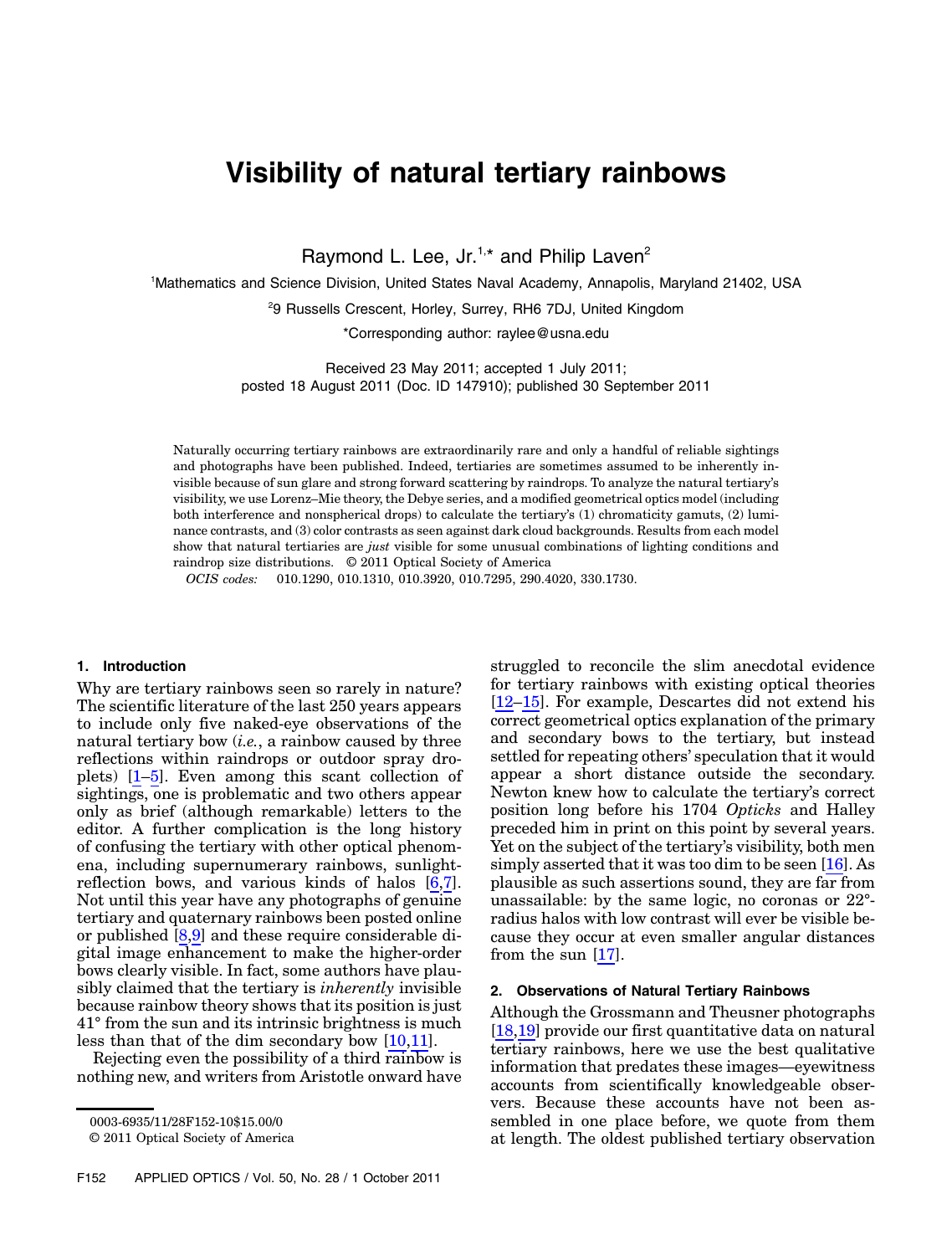we have found is from Swedish scientist Torbern Bergman, who writes of sightings likely made in 1758:

"The third [rainbow] is due to three reflections. Therefore it is very weak, which is why [Jerome Cardan] and most scientists doubt that it has ever been observed. Nevertheless [Descartes] reports after others that it has been observed, and I myself have had the pleasure last summer to observe it twice in western Gotland [Sweden] on September 3rd and 5th in the afternoon. The sky was completely black after the rain, but still the colors were so weak that on the first occasion, only the red and the yellow color were weakly visible, and the second time only the red [was visible]. Its diameter—estimated from the sun elevation—was approximately 84° if turning toward the sun." [20]

We have rendered Vollmer's German translation rather freely, but there is no question about Bergman's remarkable good fortune: alone among our observers, he has seen the tertiary more than once. Ironically, in casting about for precedents, Bergman repeats Descartes' canard about impossible tertiary rainbows just outside the secondary. That one misstep aside, some salient points from his account are that the natural tertiary (1) has only a few marginally visible colors, (2) is seen in an unusually dark sky, and (3) has an observed angular radius of <sup>∼</sup>42°.

Similar details occur in a remarkably detailed tertiary sighting recounted by seminarian Charles Hartwell, whose enthusiasm is informed by a former professor's optics lessons:

"On the 28th of July, 1851, the writer observed, from the Theological Seminary, in South Windsor, Conn., what he judged to be a Tertiary Rainbow. After a heavy shower, and a little before sunset, the sun appeared, painting on the dark clouds in the east a beautiful primary rainbow. At the same time an appearance of [spectrally] decomposed light was seen in the N. W., upon a cloud of not very large dimensions, but from which rain was evidently falling. To the S. W., also, upon clouds somewhat separated, decomposed light was visible."

"The appearance north of the sun was very bright, though in it were observed only the various shades of red and orange. It extended, according to my judgment, a degree or more in horizontal width, and from five to ten degrees upward. To the south the phenomenon was less brilliant, less in width, but distinctly traceable for some fifteen degrees from the horizon. Had these phenomena appeared in the east, no one would have doubted but that they constituted the two ends of a rainbow. The curvature of the colored light, and the correspondence in position, would have been sufficient proof. But as they were seen in the west, on the side with the sun, and tertiary bows are very rarely seen, it may be necessary to give the reasons which convinced me that I had really seen one. The phenomenon to the north was first observed, and filled the beholder with astonishment. What this appearance could be, so much more brilliant than ordinary views of the sun's shining on clouds, and then, too, not on the edge but near the middle while the rest appeared as clouds ordinarily do, at the same time no reason being manifest from the position of the cloud and sun and the state of the intermediate heavens why the sun should shine on that part rather than another, not a little puzzled him."

"On going to another window, the phenomenon to the south was seen. From its greater length, curved form, and its position on the opposite side of the sun, the conclusion was immediately drawn that they were the two ends of a rainbow. Recalling some instructions of my former teacher, Prof. [Ebenezer] Snell, of Amherst College, the thought flashed into my mind that this was a tertiary bow. Not recalling the dimensions of such a bow, I measured off the heavens as best I could, and judged the radius as seen to be about 40°. I have since learned that the radius by calculation is 40° 40', so that my judgment, correct or incorrect, agrees very well with the true dimensions of the bow." [21]

Like Bergman, Hartwell sees only a few reddish colors in the tertiary and he also seems to indicate that its sky background is very dark. Hartwell describes the rainfall as "a heavy shower" and he sees the primary bow on dark clouds, both of which suggest that he also saw the tertiary against a dark cloud background. Hartwell adds useful details on the bow's angular size and position, including the fact that his tertiary extended no more than 15° in clock angle above the horizon (tertiary clock angle  $\alpha = 0^{\circ}$  at the sun's almucantar and increases to 90° at the sun's meridian in either rotation direction). Limits on direct sunlight or the rain shower's vertical extent might cause the latter, but so could some factor inherent in tertiary scattering.

A much more recent tertiary rainbow account is given by meteorologist David Pedgley:

"Whilst in Nairobi recently I had the good fortune to see a tertiary rainbow. On 21 May 1986 at 1755 a new shower cloud had just started to rain out over my hotel in dense curtains of medium-sized drops brilliantly lit by the low sun. From the balcony of my fourth-floor room I could see not only a bright primary, accompanied by a moderate secondary, but also a weak bow in the direction of the sun, which was conveniently shielded by the side of the building. The bow was scintillating but distinct for two or three minutes. It was about the same size as the primary bow, but centred on the sun, with red on the outside and green on the inside." [22]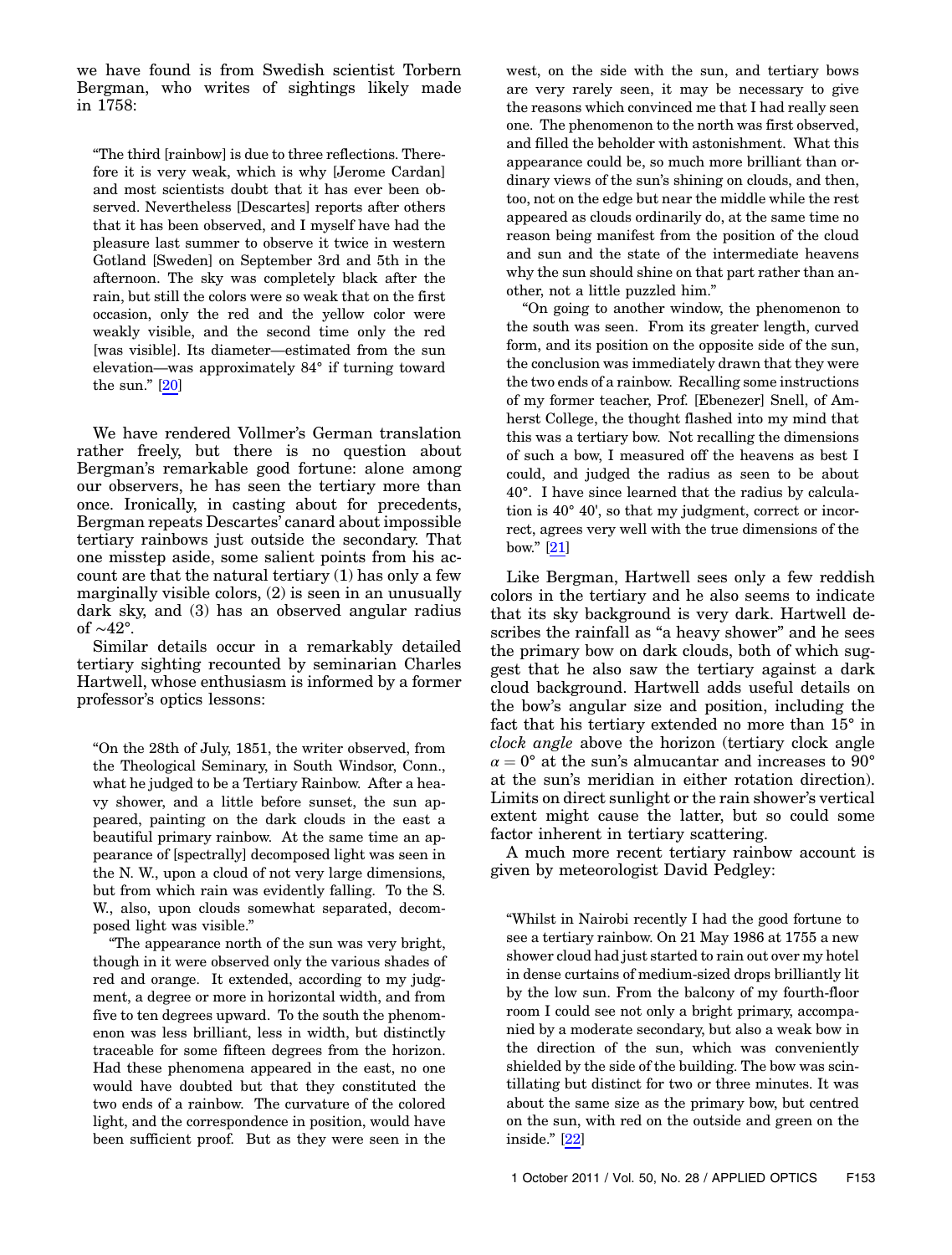As did Hartwell, Pedgley saw the tertiary in heavy rain near sunset. Ephemeris calculations for Pedgley's observation fix the sun elevation  $h_0$  at 7:4° above the astronomical horizon. He too describes the tertiary as weak and adds green to its list of colors. Unlike other observers, Pedgley includes the vital confirming detail that red is on the tertiary's exterior. In a personal communication, he adds that, "By 'scintillating' I meant the kind of effect one gets with a lit and slightly moving chandelier" [23]. External reflections from large, possibly oscillating, raindrops might produce such scintillations, much like the bright flashes of light seen from large, sunlit drops that contribute to a nearby spray's primary rainbow.

The most recent published report of a tertiary rainbow comes from Australian physicist John Prescott:

"I have in fact seen such a [tertiary] rainbow, although I did not realize what it was until later. The incident occurred as I was driving westwards in open country on the [Sturt] highway west of Blanchetown, north-east of Adelaide, late one winter's afternoon [in 1975 or 1976]. It was no more than an hour before sunset and almost the whole sky was covered in thick dark clouds, presaging rain. The Sun was behind the clouds and it was, locally, quite dark."

"However, off to the south-west, just above the horizon, was a small patch of clear sky containing a brilliant rainbow just a few degrees in width. It was only later that I realized that the rainbow was in the general direction of the Sun and hence must have been a third-order bow. If I had been quicker off the mark I would have photographed it." [24]

Prescott now estimates that this tertiary segment had an  $\alpha$  range  $\sim 10^{\circ}$  and that it was "definitely coloured," although he does not recall the segment's radial color order [25]. He also recalls that "While we were somewhere on this [Sturt Highway] bend I saw a small section of rainbow directly ahead, roughly at ground level." By comparing compass directions for the highway at this location with corresponding solar ephemeris data, we calculate that Prescott's heading was indeed within a few degrees of a tertiary rainbow's left side. Like Pedgley before him [26], Prescott only later realized that he should have photographed the bow.

Finally, a more problematic account comes from German scientist Johann Heilermann, who begins by using geometrical optics to calculate the tertiary's angular width and position. Following this is a description of his tertiary sighting:

"Now, the speaker was very happy to observe this rare phenomenon. When traveling northward on 4th of September 1878 from Cologne and sitting in his [train] coupe while looking towards the west, he noticed that a thin cloud was moving in front of the initially bright shining sun. Suddenly when the sun was just 10° above the horizon (according to later computations) a circularly shaped red segment occurred on the upper right side of the sun at the correct angular distance of about 40°. And this segment slowly extended all around the sun while little by little the other colors emerged according to theory. Finally the edges of the circular bow nearly approached the horizon and the observer as well as his similarly expert companion lost any doubt that this was indeed the third rainbow. The long duration of the phenomenon is probably due to the fact that cloud and train moved nearly parallel with the same velocity. When the train stopped in Neuss [Germany] the phenomenon was still visible." [27]

Although Heilermann's presentation of rainbow theory is clear enough, his observation is much less so. First, the entire paper is a third-person paraphrase of a talk given by Heilermann, and we cannot be sure whether he or someone else wrote the paraphrase. At the very least, its indirectness obscures some crucial optical points. For example, it never mentions rain (only a thin cloud), and the arc's colors are just described as those "according to theory" without further details. Second, the sky conditions in which the arc emerges are quite different from those given by other observers: Heilermann says that a thin cloud moves across the sun, which suggests that (1) the solar sky was partly clear beforehand and (2) at least part of the time, this cloud covered the sun and surrounding sky. These two conditions do not rule out a tertiary rainbow, but they are distinctly different from those described above. Third, Heilermann implies that the arc persisted throughout much of his trip from Cologne to Neuss, a distance of <sup>∼</sup><sup>35</sup> km. A train trip of this length probably required 30 min or more, which is far longer than other observers' ephemeral tertiaries have lasted. One plausible interpretation is that Heilermann mistook a 46°-radius halo for the tertiary, but his paper omits the few vital details needed to settle the question.

# 3. Modeling and Measuring Tertiary Scattering

Not surprisingly, attempts to model or measure the tertiary rainbow are nearly as rare as its sightings. In Richardson's optical analysis of transmission through and rainbow scattering by cloud droplets, he notes rather ambiguously that, "The tertiary rainbow is directed forward. The higher rainbows are negligible" [28]. Van de Hulst's negative assessment of the tertiary's visibility seems somewhat clearer, but still is open to interpretation: "only the first and second rainbows (with  $p = 2$  and 3) contain appreciable energy. … all further rainbows together contain less than one-half percent of the incident energy, and the two strongest of those  $(p = 4 \text{ and } p = 5)$  are located at angles in which the scattering by  $p = 1$  is strong" [29]. Statements such as these imply, but do not demonstrate, that the tertiary is unlikely to be visible.

Sassen measured angular scattering patterns for large pendant water drops (horizontal radii  $>$  ∼ 1.5 mm) lit by a linearly polarized red laser, and he found distinct local maxima in scattering near the natural tertiary's position [30]. He infers from his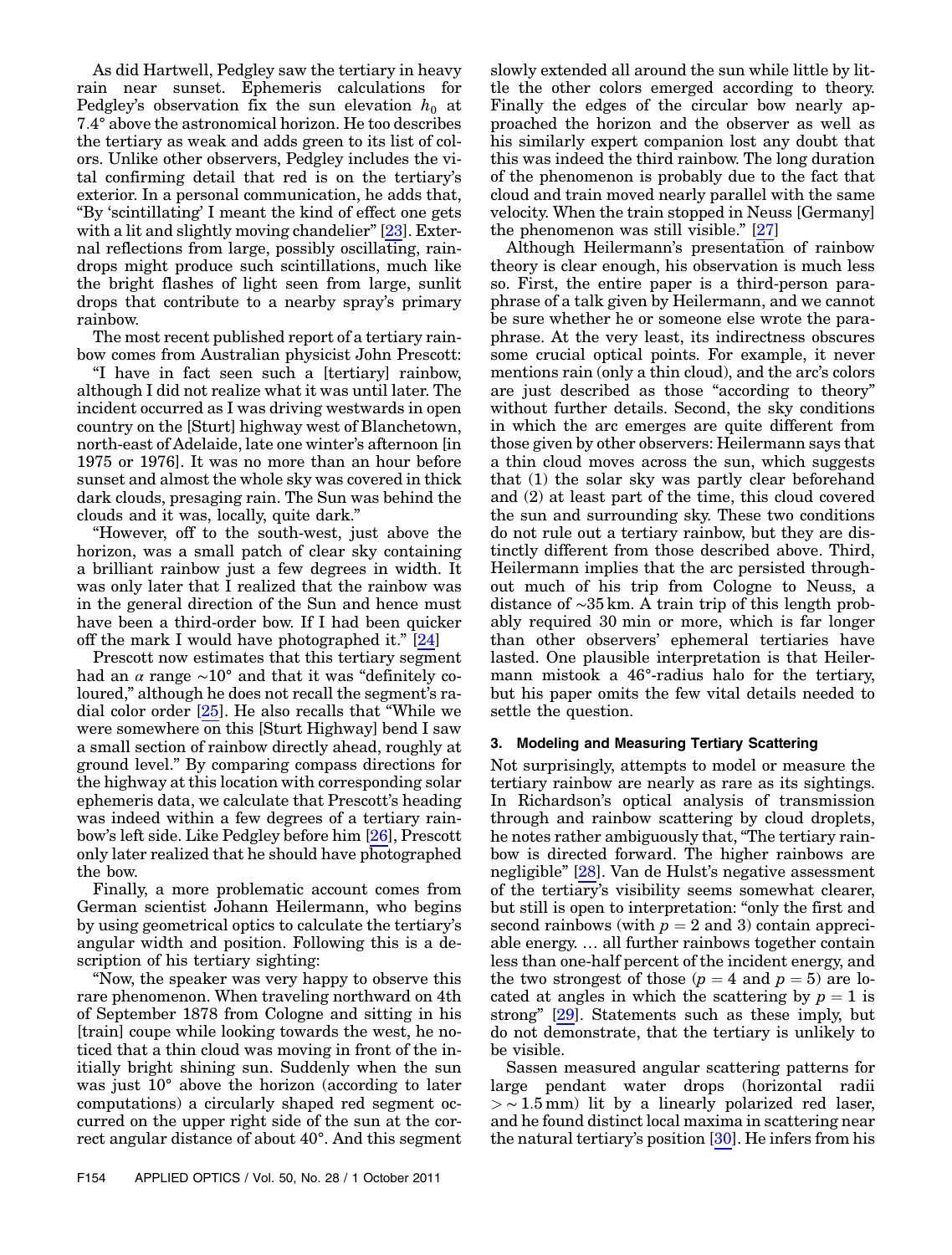measurements that scattering by such distorted drops might explain "the occasionally reported tertiary rainbow …, which may be accounted for by a combination of fortuitous backlighting conditions and the presence of large distorted raindrops between the observer and the sun." Large raindrops typically are flattened rather than elongated by aerodynamic forces, so to first approximation they are oblate rather than prolate spheroids [31]. Because Sassen measured scattering in a horizontal plane from nearly prolate drops, it is not clear if his experimental results are applicable to natural raindrops.

Langley and Marston [32] provide some insight into these prolate-oblate differences: they acoustically levitated much smaller water drops (horizontal radii  $<$  0.7 mm) than Sassen did to form slightly oblate spheroids. When lit by a red laser, the smallest drops produced tertiary rainbow patterns with pronounced brightening near their horizontal sections  $(i.e.,$  the natural tertiary's vertical sides). At slightly larger drop radii, this brightening gradually changed into a pair of caustic cusps that diverge in the laser beam's direction. In their Fig. [9,](#page-6-0) Langley and Marston claim to show "how caustics generated by vertically focused rays from oblate drops might be expected to appear [in] the tertiary rainbow region," and they note that a "distribution of drop sizes will tend to broaden the caustics and wash out the colors, with red being the most likely remaining hue". These experimental results are only one part of a larger research program by Marston and his colleagues that uses diffraction catastrophe theories to model several rainbow orders. Yet for us, their work is especially interesting because it suggests that slightly oblate raindrops may contribute to brightening the natural tertiary's sides. In a study of scattering by cylinders with elliptical cross sections, Lock et al. [33] suggest some possible brightness consequences for the natural tertiary.

# 4. Modeling Chromaticities and Contrasts of Natural Tertiary Rainbows

Although this earlier work is useful in analyzing tertiary scattering by individual drops, we examine a rather different problem here: the colorimetric and photometric consequences of scattering by raindrop polydispersions that are lit by direct sunlight. Because only Pedgley's sighting provides the time of day, we use its corresponding sun elevation  $h_0 = 7.4^\circ$ to estimate an illuminant spectrum (Fig. [1](#page-3-0)) that generates all our simulated tertiaries. Figure [1](#page-3-0)'s measured sunlight spectrum is certainly yellowish: its correlated color temperature (CCT) is 2895 K [34]. However, its outdoor archetype was not so chromatic that it prevented Pedgley from seeing both green and red in the resulting tertiary. Although we could use many other illuminant spectra, none of our qualitative results below depend on choosing a particular sunlight spectrum.

To start, we convolve Fig. [1](#page-3-0)'s illuminant spectrum with scattering spectra generated by several differ-

<span id="page-3-0"></span>

Fig. 1. Normalized spectral irradiances of the sun's disc measured at solar elevation angle  $h_0 = 7.4^{\circ}$ , the same  $h_0$  as for Pedgley's tertiary rainbow observation. This spectral illuminant is used in calculating Figs. [3](#page-4-0)–[11,](#page-7-0) and its CIE 1976 UCS coordinates are  $u' = 0.2532$ ,  $v' = 0.5288$ .

ent models for water droplets with equivalentvolume radii  $r_{EV}$  from 0.05–2.0 mm. Next we weight these monodisperse spectra by the drop-size number densities  $N(r_{\text{EV}})$  measured or modeled in a wide range of rainfall types. Figure [2](#page-3-1) shows the corresponding drop-size distributions (DSDs) for two quite different moderate to heavy rains: (1) measured orographic rain with rainfall rate  $R = 8.5 \text{ mm/hr}$ and an abrupt DSD cutoff at  $r_{\text{EV}} = 0.65$  mm (labeled as the Blanchard model) [35] and (2) simulated thunderstorm rain (labeled as model Cb 0) with  $R =$ 

<span id="page-3-1"></span>

Fig. 2. Raindrop number densities  $N(r_{EV})$  form drop-size distributions (DSDs) as functions of equivalent-volume radius  $r_{EV}$  for orographic rain and thunderstorm rain. These two DSDs are used in calculating Figs. [3](#page-4-0)–[11](#page-7-0).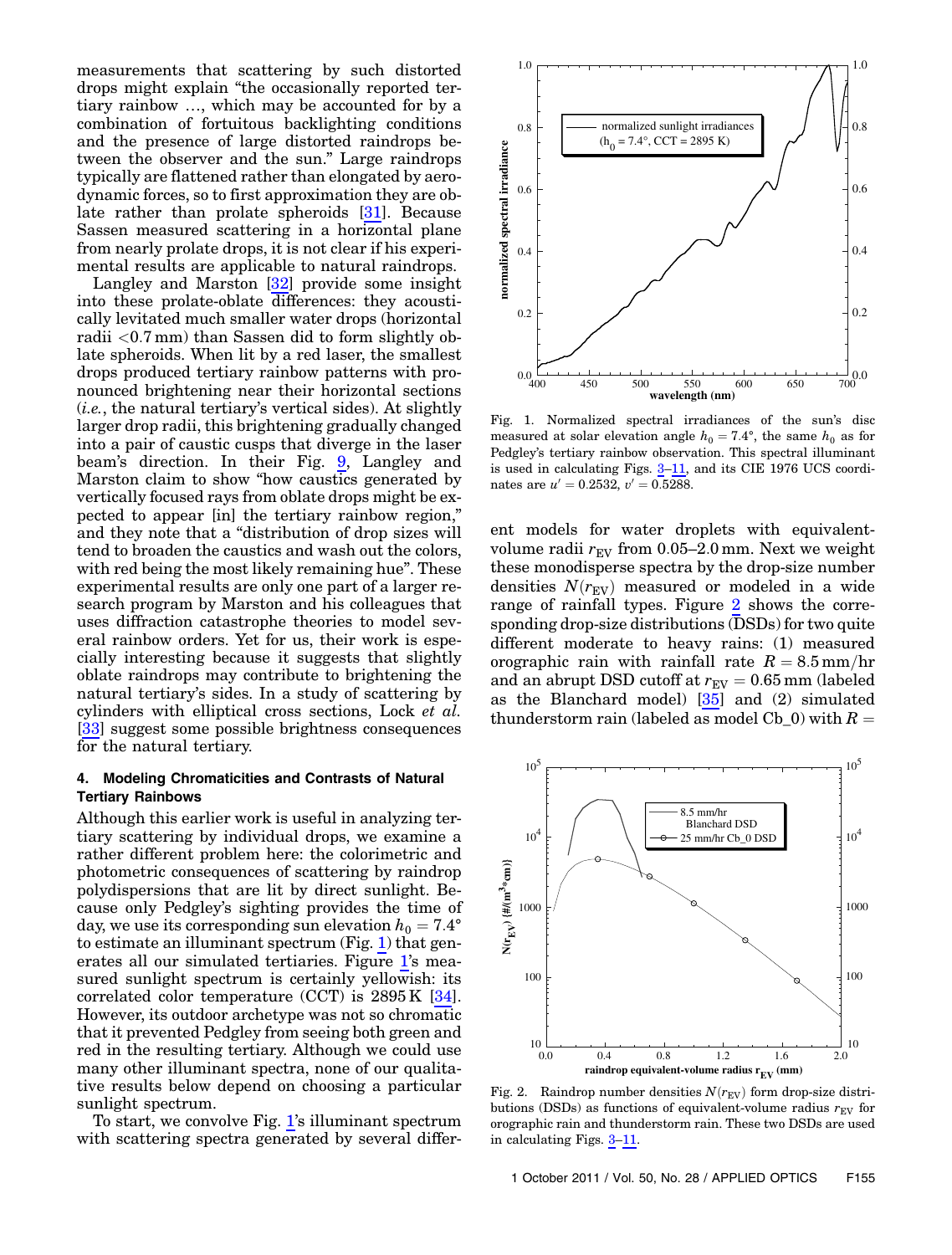$25 \,\mathrm{mm/hr}$  and a continuous DSD [ $36$ ]. Our reason for using such different DSDs is to determine whether they visibly change the tertiary's appearance. Although weighting raindrop scattering spectra with different DSDs lets us gauge how polydispersions affect rainbow colors, note that we have not considered the macroscopic effects of scattering by entire rainswaths [37], including how spatial variations in their optical thickness affect rainbow visibility. Finally, we make the realistic assumption that individual drops, whether raindrops or background cloud droplets, scatter light incoherently and so we can ignore interference among drops.

The first model we use is Mie (or Lorenz–Mie [38]) theory for scattering by spheres [39,40]. Mie theory is sometimes taken to be a solution for virtually all problems in atmospheric optics, but it is far from a panacea. For us, its two most important limitations are that we cannot (1) consider the effects of nonspherical raindrops and (2) easily calculate how multiply scattered light from background clouds reduces the natural tertiary's color and luminance contrast. Limitation (1) means in particular that Mie rainbows of any order will not vary in  $\alpha$  around the bow. Figure [3](#page-4-0) shows a portion of the CIE 1976 uniformchromaticity-scale (UCS) diagram, on which are plotted chromaticity curves calculated from Mie spectra for the Blanchard and Cb\_0 DSDs. These two curves result from moving radially across the tertiary from its exterior to its interior (i.e., scattering angle  $\theta$  decreases) [41]. All chromaticity coordinates are computed from Riemann sums (400–700 nm in 1 nm steps) of the convolved spectral scattering and CIE color-matching functions [42]. Two other

<span id="page-4-0"></span>

Fig. 3. Portion of the CIE 1976 UCS diagram, showing the chro-maticity coordinates of Fig. [1](#page-3-0)'s illuminant (marked with an  $\times$ ) and  $u'(\theta)$ ,  $v'(\theta)$  chromaticity curves as functions of scattering angle  $\theta$ for tertiary rainbows as predicted by Lorenz–Mie theory for spherical raindrops. All chromaticities are calculated using (1) Riemann sums from 400–700 nm in 1 nm steps, (2) the DSDs shown in Fig. [2,](#page-3-1) and (3) a completely black background. The horizontal line at lower left is a typical MacAdam  $u'$  JND for nearby chromaticities.

features in Fig.  $3$  are an  $\times$  at the chromaticity corresponding to Fig. [1](#page-3-0)'s sunlight spectrum and a horizontal line indicating a just-noticeable difference or JND in the  $u'$  direction (see " $u'$  JND" label). Making the reasonable assumption that color constancy holds here, × marks the nominal achromatic point for all our rainbow simulations. The horizontal line is a perceptual ruler whose length is that of a typical MacAdam  $u'$  JND for nearby chromaticities [43]. In Fig. [3](#page-4-0) and later UCS diagrams, JND lines have the same scale as the accompanying  $u'$  axis. Note that if a chromaticity curve spans more than one JND, then the corresponding feature will have some detectable color variegation and so will be visible, even if only by simultaneous color contrast.

Earlier simulations using only monochromatic intensities led to the plausible claim that Mie theory produces no visible tertiary rainbows [44]. Yet Fig. [3](#page-4-0) shows that this claim cannot be true in general, because both its angularly smoothed Mie chromaticity curves span more than two JNDs. Our colorimetric simulations include (1) the optical smoothing caused by a distribution of raindrop sizes and (2) scattering of all orders, including the strong  $p = 0$  forward scattering and  $p = 1$  forward refraction. Despite all this forward-scattered light, Fig. [3](#page-4-0)'s tertiary rainbow signal is just visible according to Mie theory when seen against a completely black background. But will additively mixing even a little background cloud light to the Mie tertiaries make them invisible? To answer this question, we must calculate each simulated tertiary's color and luminance contrast with its background. This in turn requires that we separate radiance contributions from light rays of different p values, a task readily handled by the Debye series decomposition of Mie theory [45].

<span id="page-4-1"></span>

Fig. 4. Chromaticity curves as functions of scattering angle  $\theta$  for tertiary rainbows as predicted by the Debye series for spherical raindrops. All chromaticities are calculated using (1) Riemann sums from 400–700 nm in 5 nm steps, (2) the DSDs shown in Fig. [2,](#page-3-1) and (3) a bluish cloud background spectrum  $L_{\text{OVC}}$  added to the rainbow spectra using a relative weight  $w(L_{\text{OVC}}) = 0.025$ .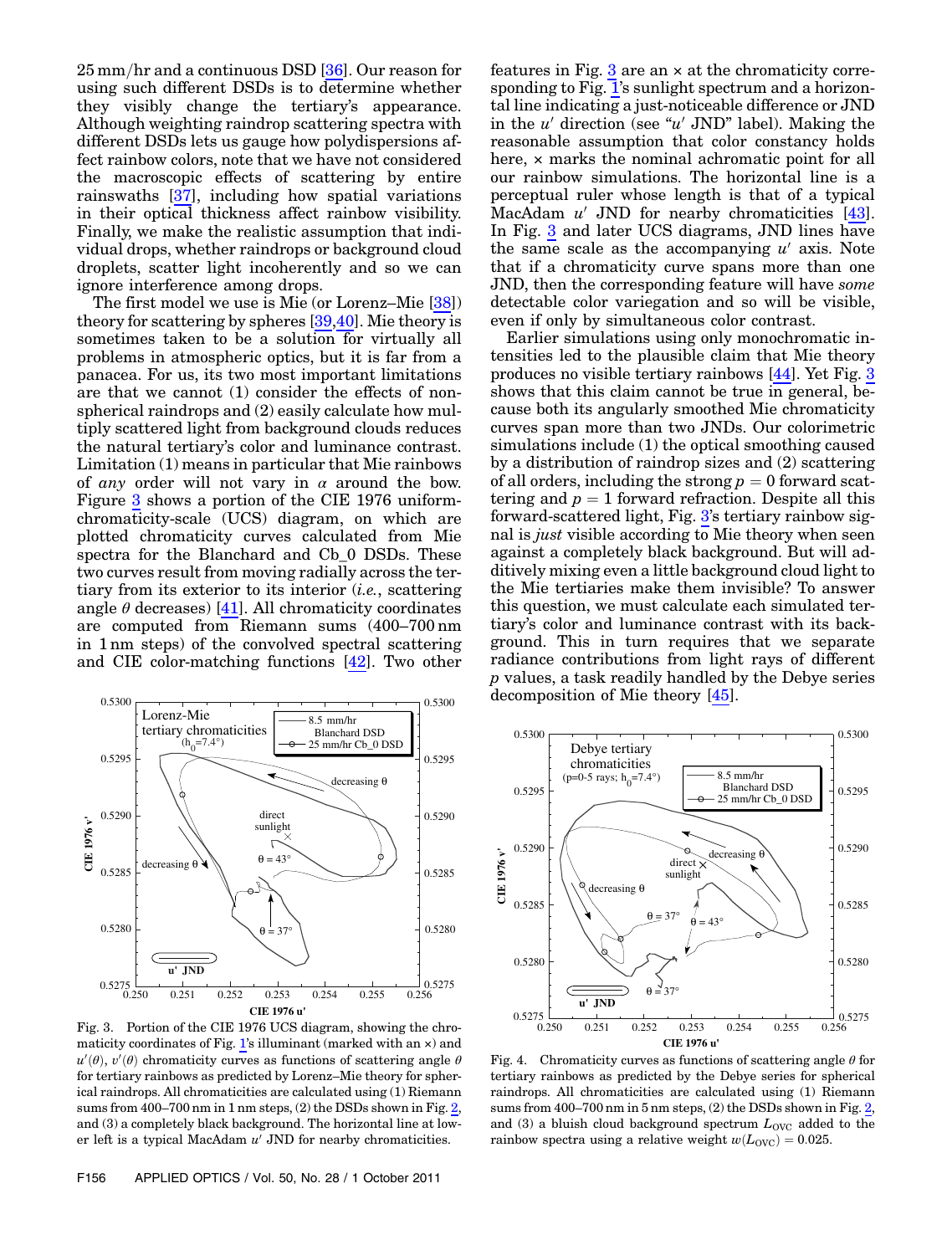Figure [4](#page-4-1) plots Debye chromaticities from 400–700 nm radiance spectra for  $p = 0$ –5 (*i.e.*, rays contributing to both the tertiary and quaternary rainbows are included). To these rainbow scattering spectra, we add a weak background spectrum  $L_{\text{OVC}}$ that is typical of radiances of very dark clouds. We measured more than 300 overcast spectra with a narrow field-of-view spectroradiometer and chose the bluest  $L_{\text{OVC}}$  spectrum as Fig. [4](#page-4-1)'s background; this optically thick cloud has  $CCT(L_{\text{OVC}}) = 7924 \text{ K}$  [46]. We scale  $L_{\text{OVC}}$  so its integrated radiance is some fraction w of the maximum Debye  $p = 0-3$  integrated radiances for  $\theta = 37^{\circ} - 43^{\circ}$ . Based on our measurements, a realistic minimum value of  $w(L_{\text{OVC}})$  is 0.025. Setting  $w(L_{\text{OVC}}) = 0$  makes for a completely black sky background, while  $w(L_{\text{OVC}}) = 1$  corresponds to raindrop scattering so weak that the background radiance from dark clouds equals the maximum radiance due to the Debye  $p = 0-3$  rays.

Although Fig. [4](#page-4-1) uses  $w(L_{\text{OVC}}) = 0.025$ , its exact value is less important than the fact that our simulated tertiaries remain visible over a range of  $w$ . As in Fig. [3](#page-4-0), Fig. [4](#page-4-1)'s chromaticity curves span more than two  $u'$  JNDs, meaning that adding a dark  $L_{\text{OVC}}$  does not obscure either DSD's tertiary. Doubling  $w(L_{\text{OVC}})$ to 0.05 makes tertiaries bluer for both DSDs and slightly reduces their chromaticity gamuts [47], but this increased background brightness does not in itself make either bow invisible. Yet we must not exaggerate: for both DSDs in Fig. [4,](#page-4-1) the tertiary is only marginally visible compared with a bright primary rainbow.

Figure [5](#page-5-0) gives another assessment of the Debye tertiary's visibility by plotting the angular dependence of its luminance contrast  $C(\theta)$ , defined here by

<span id="page-5-2"></span>
$$
C(\theta) = (L_v(p=4,5) - L_v(\text{other}))/L_v(\text{other}), \quad (1)
$$

<span id="page-5-0"></span>

Fig. 5. Luminance contrast  $C(\theta)$  for tertiary rainbows as predicted by the Debye series for spherical raindrops. All model parameters are as in Fig. [4](#page-4-1); the nominal threshold contrast  $C_{\text{thresh}} = 0.02.$ 

where  $L_v(p=4,5)$  is the 400–700 nm luminance from the  $p = 4$ –5 rays and  $L<sub>v</sub>(other)$  is the combined luminance from the  $p = 0-3$  rays and cloud background [48]. In other words,  $C(\theta)$  describes the relative increase in sky luminance  $L_v$  that results from adding tertiary and quaternary scattering. For daytime lighting levels, the minimum or threshold value for detecting such luminance differences is often taken to be  $\widetilde{C}_{\rm thresh} = 0.02$  [49], which both tertiaries clearly exceed in Fig. [5.](#page-5-0)

Yet just as is true for a weak primary or secondary rainbow, a weak tertiary is more likely to be noticed because of its color, rather than luminance, contrast [50]. As one measure of the former contrast, Fig. [6](#page-5-1) shows the color difference  $\Delta u'v'$  caused by adding radiances from raindrops'  $p = 4$ –5 rays to the combined radiances from  $L_{\text{OVC}}$  and raindrops'  $p = 0-3$  rays. At a given  $\theta$ ,  $\Delta u'v'(\theta)$  is the Euclidean distance between the two  $u'$ ,  $v'$  pairs that result from either including or excluding the  $p = 4$ –5 rays. A conservatively large color-difference threshold or JND here is a typical MacAdam semimajor axis of <sup>∼</sup>0:001285, and Fig. [6](#page-5-1) marks this threshold  $\Delta u'v'$  with an arrow. Both DSDs produce tertiaries in Fig. [5](#page-5-0) and [6](#page-5-1) that exceed their respective thresholds. However, unlike Fig. [5](#page-5-0), tertiary supernumeraries are clearly evident above Fig. [6](#page-5-1)'s JND, consistent with our claim that the weak tertiary's color contrast likely predominates its luminance contrast. Our calculations for both contrast types assume that observers avoid intraocular glare from direct sunlight simply by blocking the sun from view.

As a first step toward analyzing nonspherical raindrops' effects on the visibility of tertiary rainbows, we developed a modified geometrical optics (GO) model for oblate spheroidal drops that are traversed by the

<span id="page-5-1"></span>

Fig. 6. Color difference  $\Delta u'v'(\theta)$  for tertiary rainbows against their visual background as predicted by the Debye series for spherical raindrops. All model parameters are as in Fig. [4;](#page-4-1) the JND or threshold  $\Delta u'v' = 0.001285$  is a typical MacAdam semimajor axis for nearby chromaticities.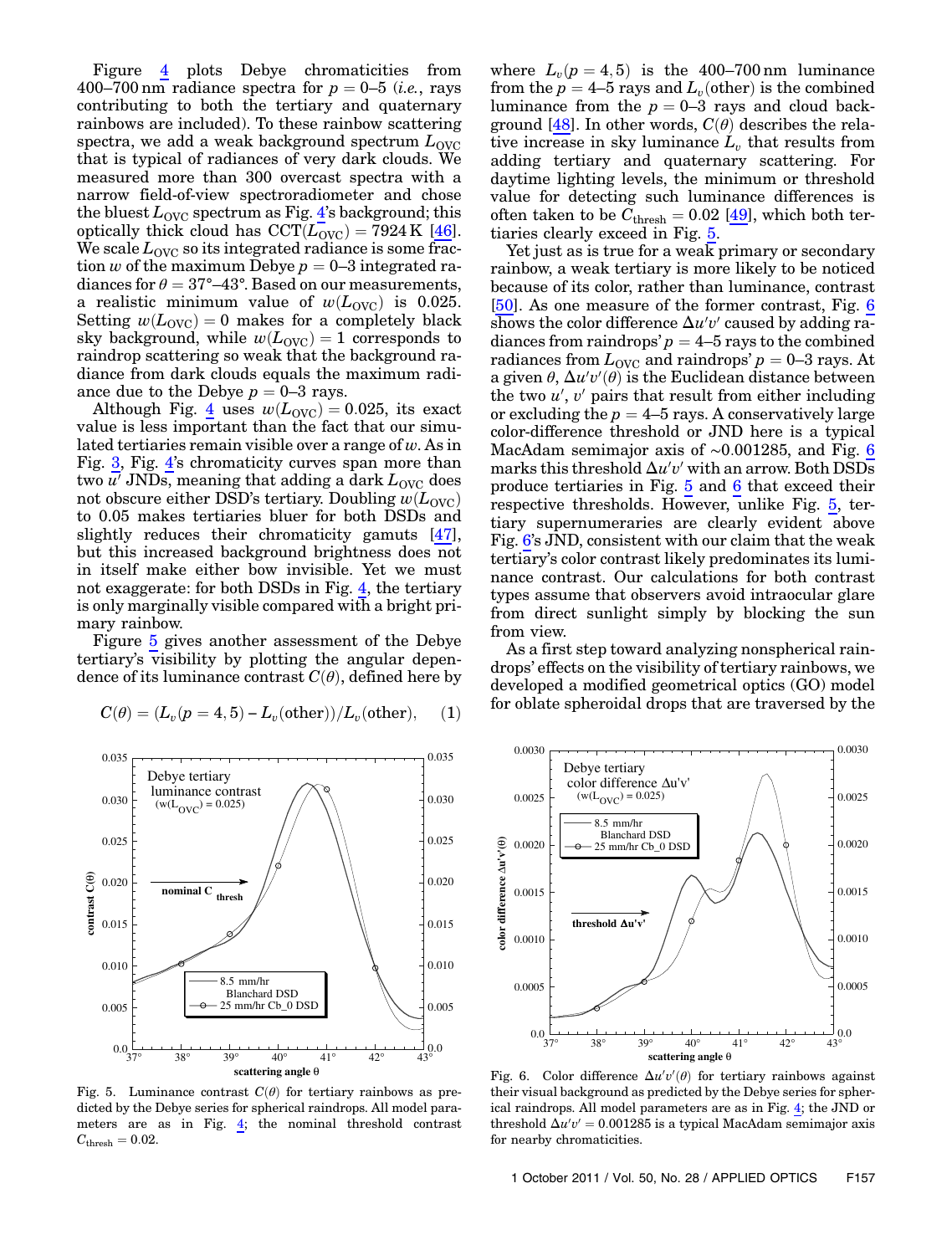$p = 1$  refracted and  $p = 4$  tertiary rays. Although more sophisticated raindrop shape models are available [51,52], we chose to start with the simplest realistic departure from sphericity. As in nature, our GO model makes larger drops more oblate, and it uses Green's model to do so [53]. The GO model incorporates several physical optics features: (1) polarized Fresnel reflection and refraction coefficients as a function of wavelength  $\lambda$  (the light's polarized components are recombined on exiting a drop), (2) spectral radiances  $L_{\lambda}$  of exiting  $p = 4$  rays are governed by the cumulative effects of all external and internal reflections, (3) interference among nearby exiting rays is based on their optical-pathlength differences, (4) the total scattered  $L_{\lambda}$  is proportional to a drop's geometrical cross section as seen from sun elevation  $h_0$ , (5) no absorption occurs within these fixedorientation drops, (6) Fig. [1](#page-3-0)'s sunlight is assumed to come from a point source, and (7) all exiting rays (and thus  $L_{\lambda}$ ) are sorted into small bins of  $\theta(\Delta \theta = 0.1^{\circ})$ and large bins of rainbow  $\alpha(\Delta \alpha = 15^{\circ})$ . Because eliminating the  $p = 0$  externally reflected rays has little visible effect on our Debye tertiaries, they are not included in the GO model [54]. As is true for the Debye tertiary simulations in Figs. [4](#page-4-1)–[6,](#page-5-1) our GO model's visibility calculations include the effects of a dark cloud background with radiance spectrum  $L_{\text{OVC}}$  weighted by  $w(L_{\text{OVC}}) = 0.025$ .

Because drop oblateness increases with  $r_{EV}$ , the modified GO model is sensitive to changes in  $\alpha$  and DSD, and to a lesser extent on  $h_0$ . For example, Fig. [7](#page-6-1) shows that for  $\alpha = 0^{\circ}-15^{\circ}$  (*i.e.*, near the tertiary's base for a low sun) the thunderstorm DSD produces a slightly larger color gamut than the Blanchard

<span id="page-6-1"></span>

Fig. 7. Chromaticity curves as functions of scattering angle  $\theta$ for tertiary rainbows as predicted by our modified geometrical optics (GO) model for oblate spheroidal raindrops. All chromaticities are calculated using (1) Riemann sums from 400–700 nm in 10 nm steps, (2) the DSDs shown in Fig. [2,](#page-3-1) (3) rainbow clock angle  $\alpha = 0^{\circ}-15^{\circ}$ , and (4) a bluish cloud background spectrum  $L_{\text{OVC}}$ added to the rainbow spectra using a relative weight  $w(L_{\text{OVC}}) = 0.025.$ 

<span id="page-6-2"></span>

Fig. 8. All GO model parameters are as in Fig. [7](#page-6-1), except that  $\alpha = 15^{\circ} - 30^{\circ}$ .

DSD, which lacks the former's largest drops. This result moves to the tertiary rainbow Fraser's explanation [55] for the colorful bases of primary rainbows: large drops that can produce a bright rainbow are more prevalent in heavier rain, but their corresponding vivid colors are evident only near the bow's base (*i.e.*, near  $\alpha = 0^{\circ}$ ). This occurs because only near  $\alpha = 0^{\circ}$  do rainbow rays traverse circular cross sections for all drops, and so only there are minimum deviation angles consistent with wavelength. The same logic holds for tertiary rainbows, where at larger clock angles (say,  $\alpha = 15^{\circ} - 30^{\circ}$ ; see Fig. [8\)](#page-6-2) the sizedependent dispersion due to drop flattening more than offsets any color advantage that larger drops have at smaller  $\alpha$ . Thus in Fig. [8,](#page-6-2) the gamut of

<span id="page-6-0"></span>

Fig. 9. Luminance contrast  $C(\theta)$  for tertiary rainbows as predicted by our modified GO model for oblate spheroidal raindrops. All model parameters are as in Fig. [8;](#page-6-2) the nominal threshold contrast  $C_{\text{thresh}} = 0.02$ .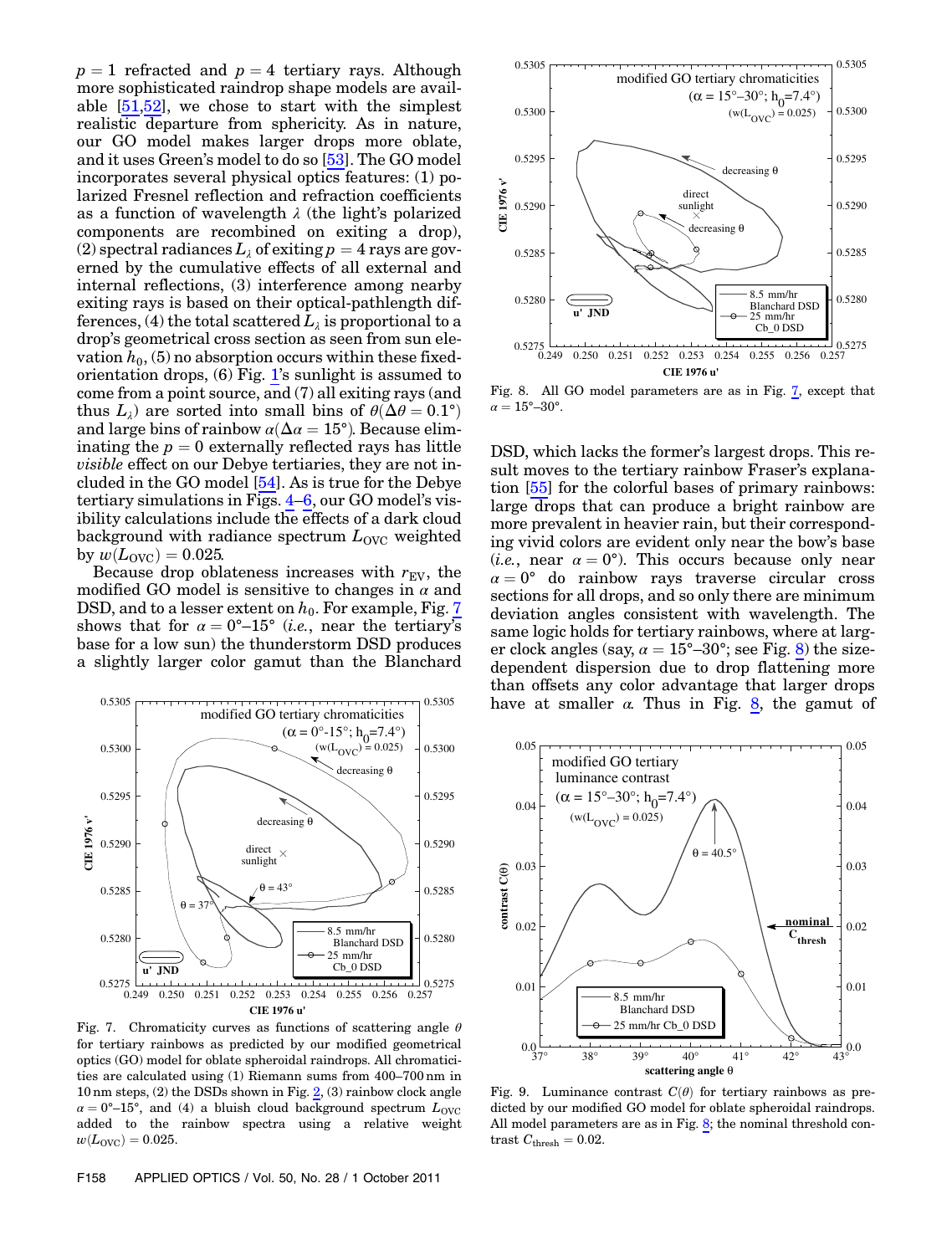<span id="page-7-1"></span>

Fig. 10. Color difference  $\Delta u'v'(\theta)$  for tertiary rainbows against their visual background as predicted by our modified GO model for oblate spheroidal raindrops. All model parameters are as in Fig. [8](#page-6-2); the threshold  $\Delta u'v' = 0.001285$ .

<span id="page-7-0"></span>

<span id="page-7-2"></span>Fig. 11. (Color online) Maps of tertiary rainbow colors versus  $\theta$  as predicted by (a) Mie and (b) Debye theories for spherical raindrops, and (c) our modified GO model for oblate spheroidal raindrops at  $\alpha = 0^{\circ}-15^{\circ}$ . All scattering models use the Cb\_0 DSD. In (b) and (c), diffuse light from a bluish cloud background spectrum  $L_{\text{OVC}}$  is weighted by  $w(L_{\text{OVC}}) = 0.025$ .

tertiary colors produced by the Cb\_0 thunderstorm DSD has shrunk to near-invisibility whereas that from the Blanchard DSD is essentially unchanged. In the GO model, these reductions in color gamut become more pronounced as  $\alpha$  increases, provided that the DSD has a non-negligible fraction of larger drops. So this suggests that seeing much of the tertiary arc (*i.e.*, one visible across a large  $\alpha$  range [56]) may require rainfall similar to the Blanchard DSD that has (1) many midsized drops and (2) negligibly few large drops (*i.e.*,  $r_{\text{EV}} > 0.65$  mm).

At  $\alpha > 15^{\circ}$ , even a small proportion of large drops in the DSD greatly reduces the tertiary rainbow's luminance and color contrast. For example, Fig. [9](#page-6-0) plots  $C(\theta)$  for the Blanchard and Cb\_0 DSDs for  $\alpha = 15^{\circ} - 30^{\circ}$ , with very different results from those for Fig. [5](#page-5-0)'s Debye  $C(\theta)$ . Figure [9](#page-6-0)'s spheroidal drops

make  $C(\theta)$  very sensitive to the combined effects of DSD and  $\alpha$ , with the tertiary being completely subthreshold for the thunderstorm rain. However, for Debye theory's purely spherical drops, the two DSDs produce nearly identical  $C(\theta)$  in Fig. [5.](#page-5-0) Similarly, spheroidal drops in Fig. [10](#page-7-1) make  $\Delta u'v'(\theta)$  depend strongly on drop size: tertiary supernumeraries are visible only in the Blanchard DSD. Contrast Fig. [10](#page-7-1)'s  $\Delta u'v'$  behavior with that seen in its Debye counterpart (Fig. [6](#page-5-1)), where color differences (and thus tertiary visibility) are often greater in the thunderstorm rain. Despite these significant differences between the two models, each places the tertiary's maximum C at  $\theta \sim 40.5^{\circ}$  $\theta \sim 40.5^{\circ}$  $\theta \sim 40.5^{\circ}$  (Figs. 5 and [9](#page-6-0)) and its maximum  $\Delta u'v'$  near  $\theta = 41.2^{\circ}$  (Figs. [6](#page-5-1) and [10\)](#page-7-1). Thus for oblate spheroids, both color and luminance contrast depend on the combined effects of DSD and clock angle: a size-limited DSD (e.g., Blanchard) can make a weakly colored tertiary visible over a wide range of  $\alpha$ [57], whereas a continuous DSD (e.g., Cb 0) can produce a brighter, more colorful tertiary that is limited to small clock angles (say,  $\alpha < 20^{\circ}$ ) [58,59].

#### 5. Conclusions

Although such quantitative assessments of tertiary visibility are useful, they do not convey any immediate visual sense of our results. To do so, we construct in Fig. [11](#page-7-0) a color map of tertiary rainbow colors for the Mie, Debye, and modified GO models. Even today, making color digital images that are perceptually indistinguishable for disparate display devices and operating-system software is not trivially easy, nor is accurately mapping our original colorimetric data onto the printed page.

Those caveats aside, we created Fig. [11](#page-7-0) using standard projective geometry techniques that map rainbow chromaticities into their red-green-blue equivalents on a computer's calibrated color display [60,61]. Figure [11](#page-7-0)'s colors are mapped so that its white corresponds to Fig. [1](#page-3-0)'s achromatic  $u'$ ,  $v'$ , and its luminances are scaled linearly with respect to model luminances. Any given reader's achromatic  $u'$ ,  $v'$  naturally depends on the illuminant or display device with which he or she views Fig. [11](#page-7-0).

Because the scattering models' assumptions about raindrop shape agree best at  $\alpha = 0^{\circ}$  (*i.e.*, the tertiary's base), we set  $\alpha = 0^{\circ}-15^{\circ}$  for the GO model in Fig. [11](#page-7-0). Looking from left to right across Fig. [11](#page-7-0) is equivalent to looking from the tertiary's interior to its exterior. For the Debye and GO models [Fig. [11\(b\)](#page-7-2) and [11\(c\)](#page-7-2)], we draw a red line above those colors which exceed a realistic threshold  $\Delta u'v' = 0.001285$ . Not surprisingly, the resulting low-contrast colors are subtle, but they are nonetheless visible on properly calibrated displays (and, we hope, on the printed page). The fact that all three models produce some trace of the tertiary rainbow for a realistic illuminant and rain DSD recasts our original question: if the tertiary can be seen in nature, then why is it not seen more often? Our research suggests several answers.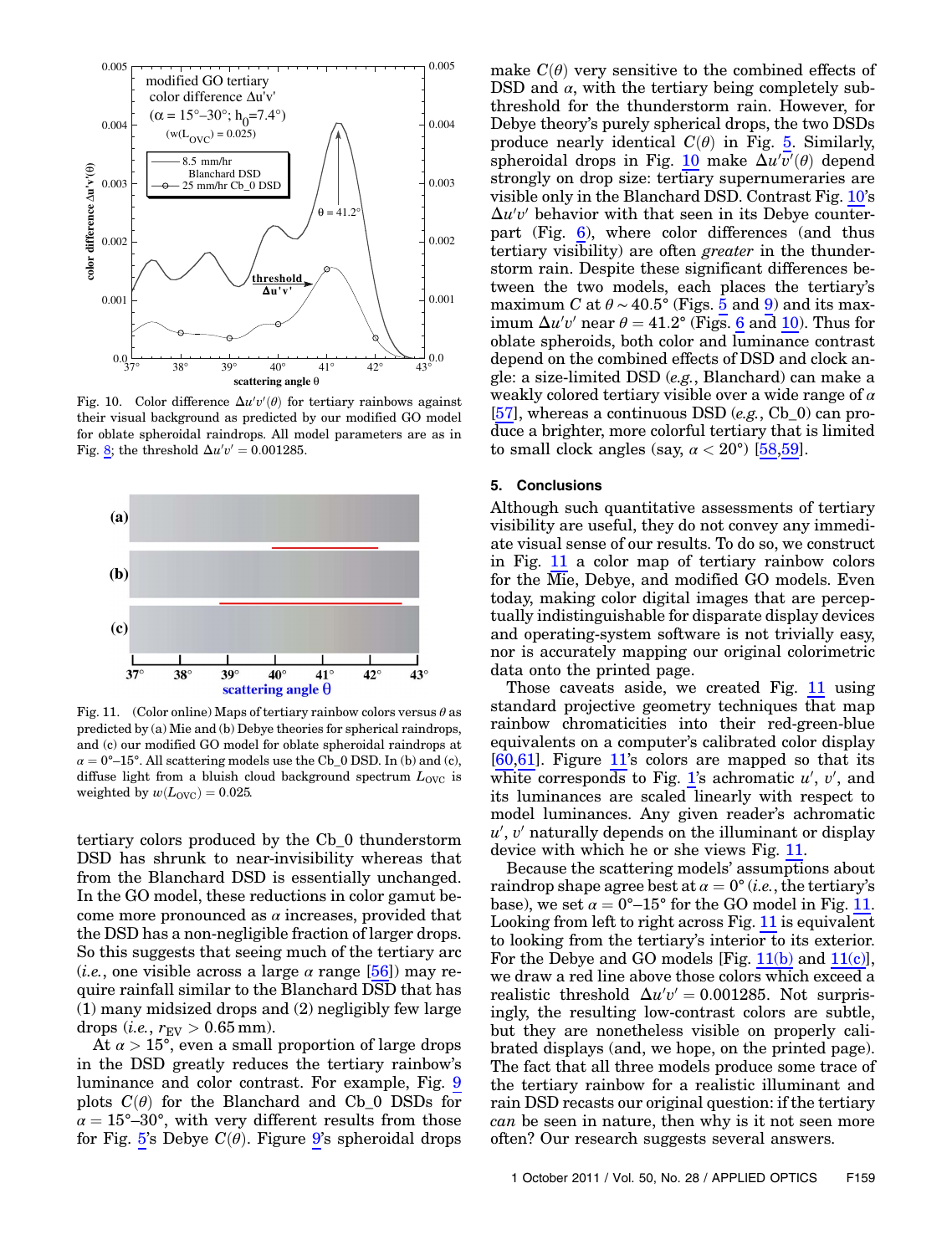First, the tertiary is easily made subthreshold at  $\alpha > 15^{\circ}$  if the DSD includes any significant number of large drops (say,  $r_{EV} > 0.65$  mm). Thus only quite unusual, size-limited rain DSDs will make visible any large segments of the tertiary rainbow circle, and these are likely to be less colorful than the tertiary base seen in Fig.  $11(c)$ . The disappearance of higher-order bows at larger  $\alpha$  is clearly evident in the enhanced Grossmann and Theusner photographs and this suggests that they viewed rainfall more like Fig. [2](#page-3-1)'s Cb\_0 DSD.

Second, as Sassen [62] and Langley and Marston [63] suggest, near the tertiary's base large prolate and oblate spheroidal drops may make the bow brighter. We see some evidence for enhanced ob-late-raindrop colors in Figs. [7](#page-6-1) and  $11(c)$  and possibly in nature too [64,65]. Yet as Fig. [11](#page-7-0) demonstrates, even a more visible tertiary base is not readily visible. Such an isolated smudge of muted sky colors may be literally unremarkable to those lucky enough to see it, even given the darkest of cloud backgrounds. Scientifically knowledgeable observers may fare no better than others, because detecting a tertiary segment may not immediately (or even easily) lead to recognizing it, as Prescott's example shows. In fact, Theusner reports that he could not see the tertiary when he took his photographs, and Grossmann barely discerned the tertiary arc he knew might be present. Only the most determined rainbow photographers will persevere under these conditions.

Third, having looked in vain for the tertiary ourselves, we are keenly aware that seeing it demands exceptionally rare lighting conditions: at the tertiary's position, a very dark background (e.g., clouds with  $w(L_{\text{OVC}} \leq 0.025)$  must coincide with brightly lit rain between the observer and the sun. As dark as clouds are in the Grossmann and Theusner photographs, apparently even darker (and thus rarer) cloud backgrounds are needed to produce tertiaries clearly visible to naked-eye observers. Armed with such insights, we hope that other newly informed (or lucky) photographers will soon encounter and capture these conditions—and with them, the remarkably elusive natural tertiary rainbow.

R. L. Lee was generously supported by United States National Science Foundation (NSF) grants AGS-0914535 and AGS-0540896 and by the United States Naval Academy's Departments of Oceanography and Physics. Opinions, findings, and conclusions or recommendations expressed in this paper are those of the authors and do not necessarily reflect the views of the National Science Foundation.

#### References and Notes

- 1. T. Bergman, "Von den Erklärungen des Regenbogens," Der königlich schwedischen Akademie der Wissenschaften Abhandlungen aus der Naturlehre, Haushaltungskunst und Mechanik 21, 231–243 (1762).
- 2. C. Hartwell, "Description of a tertiary rainbow," American Journal of Science and Arts 17 (2nd series), 56–57 (1854).
- 3. D. E. Pedgley, "A tertiary rainbow," Weather 41, 401 (1986).
- 4. J. R. Prescott, "Tertiary rainbows," Phys. World 17, 18 (2004).
- 5. J. Heilermann, "Ueber den dritten Regenbogen," Zeitschrift für mathematischen und naturwissenschaftlichen Unterricht 11, 72–73 (1880).
- 6. T. C. Lewis, "A tertiary rainbow," Nature 32, 523 (1885). Lewis later retracts his identification, noting that the arc's angular size and color order were consistent with a halo, not a tertiary bow.
- 7. J. N. Huyette, "A tertiary rainbow," Mon. Weather Rev. 32, 325–326 (1904). Huyette in fact does not identify his uncurved "bright streak" (probably a circumhorizontal arc) as a tertiary bow—an editor confidently makes this error in a detailed postscript.
- <span id="page-8-0"></span>8. M. Grossmann, E. Schmidt, and A. Haussmann, "Photographic evidence for the third-order rainbow," Appl. Opt. 50, F134–F141 (2011). Grossman's photograph was posted online 1 June 2011 at <http://atoptics.wordpress.com>.
- <span id="page-8-1"></span>9. M. Theusner, "Photographic observation of a natural fourthorder rainbow," Appl. Opt. 50, F129–F133 (2011). Theusner's photograph of a tertiary-quaternary rainbow pair was posted online 12 June 2011 at <http://atoptics.wordpress.com>.
- 10. R. A. R. Tricker, Introduction to Meteorological Optics (American Elsevier, 1970), p. 57.
- 11. J. D. Walker, "Multiple rainbows from single drops of water and other liquids," Am. J. Phys. 44, 421–433 (1976).
- 12. W. J. Humphreys, Physics of the Air (McGraw-Hill, 1940), p. 476.
- 13. C. B. Boyer, "The tertiary rainbow: An historical account," Isis 49, 141–154 (1958).
- 14. J. D. Walker, "The amateur scientist," Sci. Am. 239, 185–186 (1978). Here Walker relays Prescott's possible sighting of a tertiary rainbow and notes that "perhaps under some circumstances rainbows of higher order might be visible."
- 15. R. Greenler, Rainbows, Halos, and Glories (Cambridge, 1980), pp. 6–7.
- 16. R. L. Lee, Jr. and A. B. Fraser, The Rainbow Bridge: Rainbows in Art, Myth, and Science (Pennsylvania State U. Press, 2001), pp. 290–291.
- 17. C. F. Bohren and A. B. Fraser, "Newton's zero-order rainbow: Unobservable or nonexistent?," Am. J. Phys. 59, 325–326 (1991).
- 18. M. Grossmann, E. Schmidt, and A. Haussmann, "Photographic evidence for the third-order rainbow," Appl. Opt. 50, F134–F141 (2011). Grossman's photograph was posted online 1 June 2011 at [http://atoptics.wordpress.com.](http://atoptics.wordpress.com)
- 19. M. Theusner, "Photographic observation of a natural fourthorder rainbow," Appl. Opt. 50, F129–F133 (2011). Theusner's photograph of a tertiary-quaternary rainbow pair was posted online 12 June 2011 at <http://atoptics.wordpress.com>.
- 20. T. Bergman, "Von den Erklärungen des Regenbogens," Der königlich schwedischen Akademie der Wissenschaften Abhandlungen aus der Naturlehre, Haushaltungskunst und Mechanik 21, 231–243 (1762). Michael Vollmer of the Brandenburg University of Applied Sciences graciously translated this passage.
- 21. C. Hartwell, "Description of a tertiary rainbow," American Journal of Science and Arts 17 (2nd series), 56–57 (1854).
- 22. D. E. Pedgley, "A tertiary rainbow," Weather 41, 401 (1986).
- 23. D. E. Pedgley, 35 Thamesmead, Crowmarsh, Oxfordshire OX10 8EY, United Kingdom (personal communication, 2009).
- 24. J. R. Prescott, "Tertiary rainbows," Phys. World 17, 18 (2004).
- 25. J. R. Prescott, Physics Department, University of Adelaide, SA 5005, Australia (personal communication, 2010).
- 26. D. E. Pedgley, 35 Thamesmead, Crowmarsh, Oxfordshire OX10 8EY, United Kingdom (personal communication, 2009).
- 27. J. Heilermann,"Ueber den dritten Regenbogen," Zeitschrift für mathematischen und naturwissenschaftlichen Unterricht 11, 72–73 (1880). Michael Vollmer of the Brandenburg University of Applied Sciences graciously translated this passage.